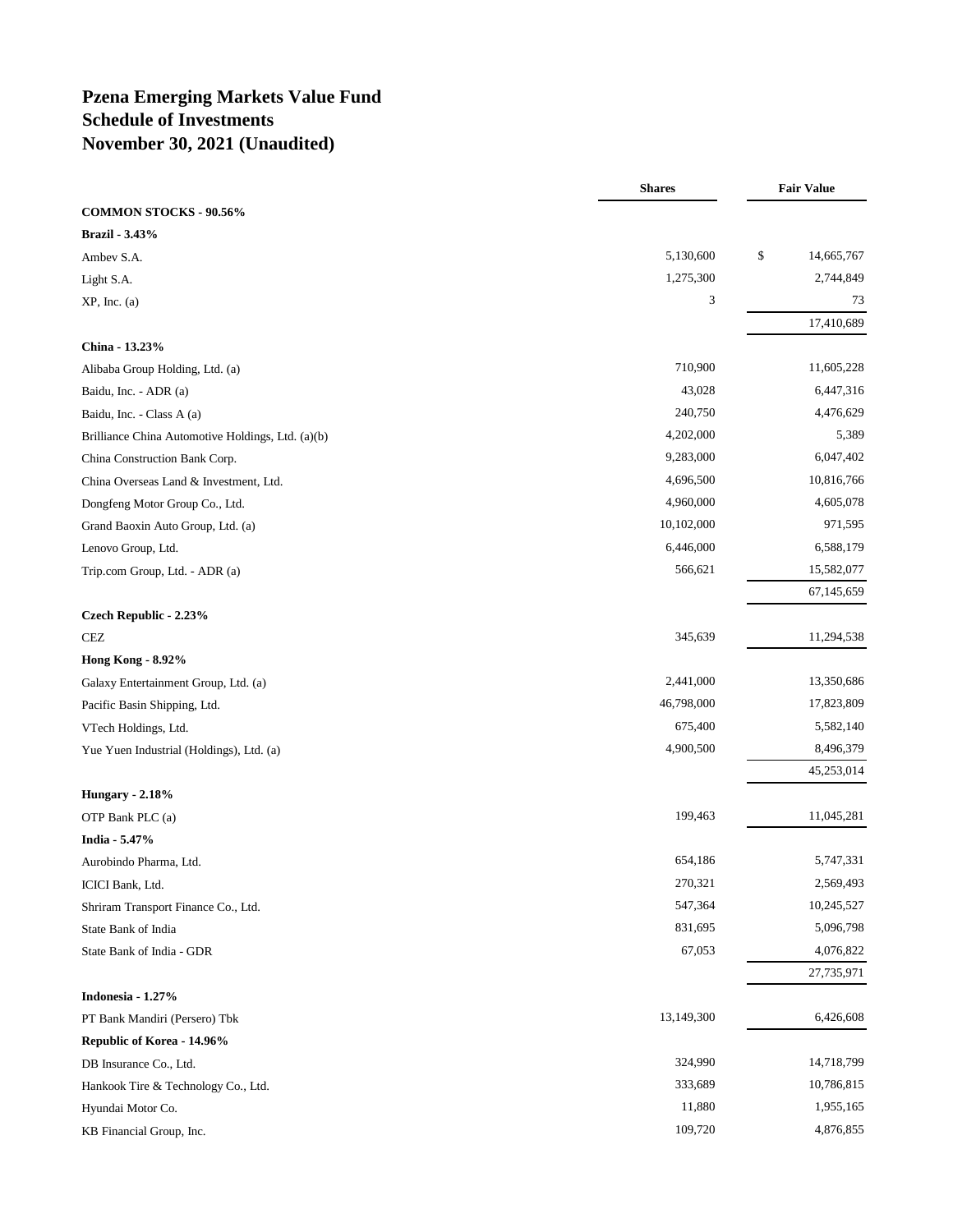| Korea Shipbuilding & Offshore Engineering Co., Ltd. (a) | 57,613    | 4,243,739    |
|---------------------------------------------------------|-----------|--------------|
| <b>POSCO</b>                                            | 62,685    | 13,772,864   |
| Samsung Electronics Co., Ltd.                           | 306,674   | 18,407,152   |
| Shinhan Financial Group Co., Ltd.                       | 244,090   | 7,119,891    |
|                                                         |           | 75,881,280   |
| Romania - 0.90%                                         |           |              |
| Banca Transilvania S.A.                                 | 7,987,158 | 4,539,042    |
| <b>Russian Federation - 3.73%</b>                       |           |              |
| <b>LUKOIL PJSC - ADR</b>                                | 216,956   | 18,927,241   |
| Singapore - 1.84%                                       |           |              |
| Wilmar International, Ltd.                              | 3,105,400 | 9,353,409    |
| South Africa - 2.79%                                    |           |              |
| Reunert, Ltd.                                           | 826,836   | 2,521,317    |
| Sasol, Ltd. (a)                                         | 698,541   | 11,654,062   |
|                                                         |           | 14, 175, 379 |
| Taiwan - 13.43%                                         |           |              |
| Catcher Technology Co., Ltd.                            | 864,000   | 4,816,486    |
| Compal Electronics, Inc.                                | 9,096,000 | 7,573,321    |
| Elite Material Co., Ltd.                                | 364,000   | 3,665,594    |
| Hon Hai Precision Industry Co., Ltd. - GDR              | 4,846,132 | 18,039,334   |
| Lite-On Technology Corp.                                | 4,702,000 | 10, 197, 292 |
| Taiwan Semiconductor Manufacturing Co., Ltd.            | 875,000   | 18,755,957   |
| United Integrated Services Co., Ltd.                    | 795,000   | 5,103,760    |
|                                                         |           | 68,151,744   |
| <b>Thailand - 4.09%</b>                                 |           |              |
| Bangkok Bank Public Co., Ltd.                           | 1,443,400 | 4,840,247    |
| Bangkok Bank Public Co., Ltd. - NVDR                    | 656,900   | 2,202,825    |
| Siam Commercial Bank PLC - NVDR                         | 3,781,900 | 13,692,167   |
|                                                         |           | 20,735,239   |
| <b>Turkey - 2.25%</b>                                   |           |              |
| Akbank T.A.S.                                           | 7,919,313 | 3,772,134    |
| Tofas Turk Otomobil Fabrikasi A.S.                      | 1,219,407 | 7,665,697    |
|                                                         |           | 11,437,831   |
| United Arab Emirates - 2.30%                            |           |              |
| Abu Dhabi Commercial Bank PJSC                          | 5,047,582 | 11,680,718   |
| United Kingdom - 2.62%                                  |           |              |
| Antofagasta PLC                                         | 163,366   | 2,998,299    |
| Standard Chartered PLC                                  | 1,859,820 | 10,294,544   |
|                                                         |           | 13,292,843   |
| United States - 4.92%                                   |           |              |
| Cognizant Technology Solutions Corp. - Class A          | 197,334   | 15,388,106   |
| Flex, Ltd. (a)                                          | 560,962   | 9,592,450    |
|                                                         |           | 24,980,556   |
| Total Common Stocks (Cost \$438,262,998)                |           | 459,467,042  |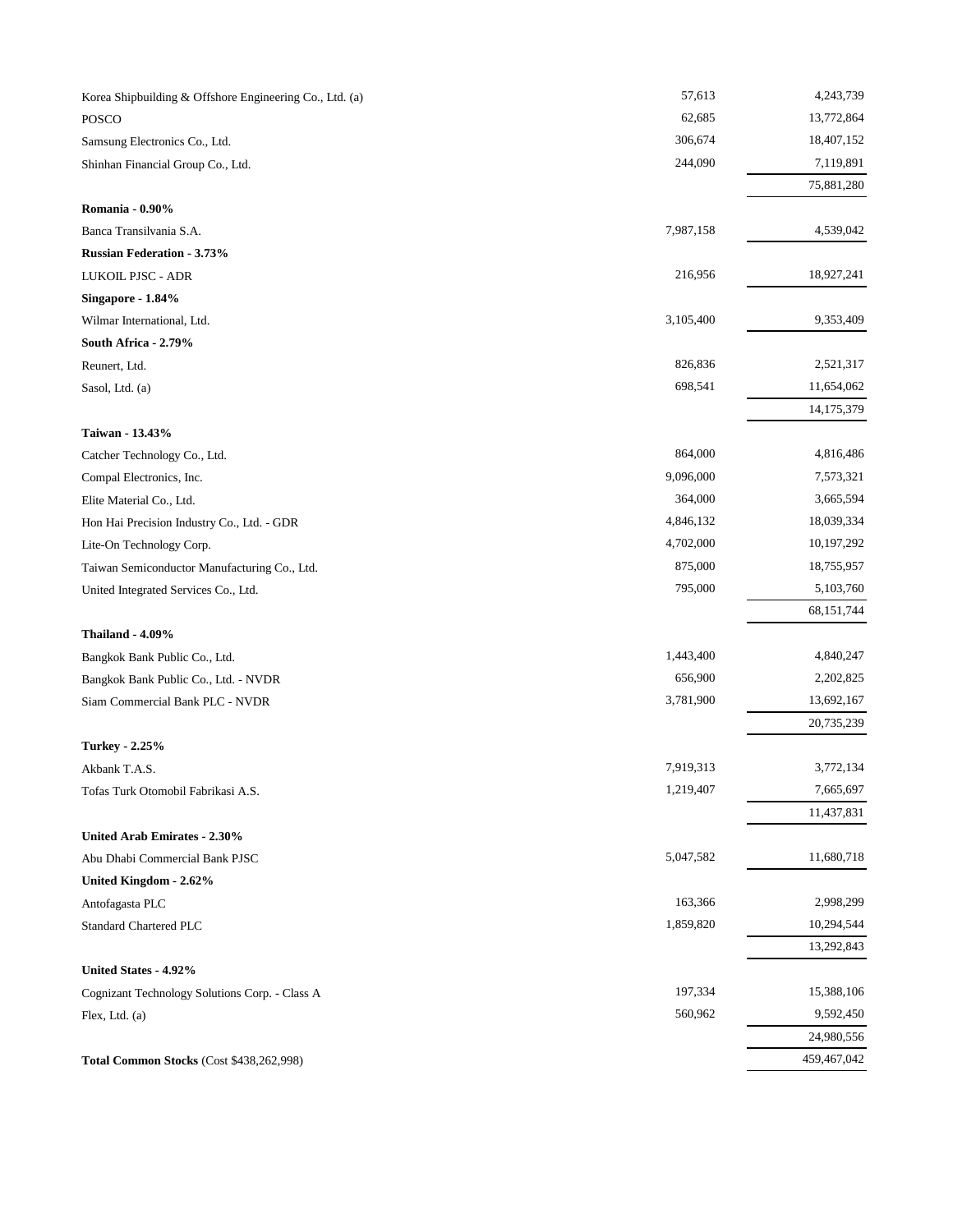#### **PREFERRED STOCKS - 4.79%**

| <b>Brazil - 4.43%</b>                                            |            |              |
|------------------------------------------------------------------|------------|--------------|
| Cia Energetica de Minas Gerais, 5.98%                            | 6,928,317  | 16,267,560   |
| Itau Unibanco Holding S.A., 4.34%                                | 1,553,043  | 6,182,503    |
|                                                                  |            | 22,450,063   |
| Republic of Korea - 0.36%                                        |            |              |
| Hyundai Motor Co., 4.46%                                         | 24,063     | 1,839,313    |
| Total Preferred Stocks (Cost \$25,354,883)                       |            | 24, 289, 376 |
| <b>SHORT-TERM INVESTMENT - 3.71%</b>                             |            |              |
| Money Market Fund - 3.71%                                        |            |              |
| Fidelity Institutional Government Portfolio - Class I, 0.01% (c) | 18,849,731 | 18,849,731   |
| Total Short-Term Investment (Cost \$18,849,731)                  |            | 18,849,731   |

502,606,149 4,745,838

\$ 507,351,987 **Total Investments** (Cost \$482,467,612) - 99.06% Other Assets in Excess of Liabilities - 0.94% **TOTAL NET ASSETS** - 100.00%

Percentages are stated as a percent of net assets.

ADR American Depository Receipt

GDR Global Depository Receipt

NVDR Non-voting Depository Receipt

PJSC Private Joint Stock Company

PLC Public Limited Company

S.A. Société Anonyme

(a) Non-income producing security.

(b) Value determined using significant unobservable inputs.

(c) The rate listed is the 7-day annualized yield as of November 30, 2021.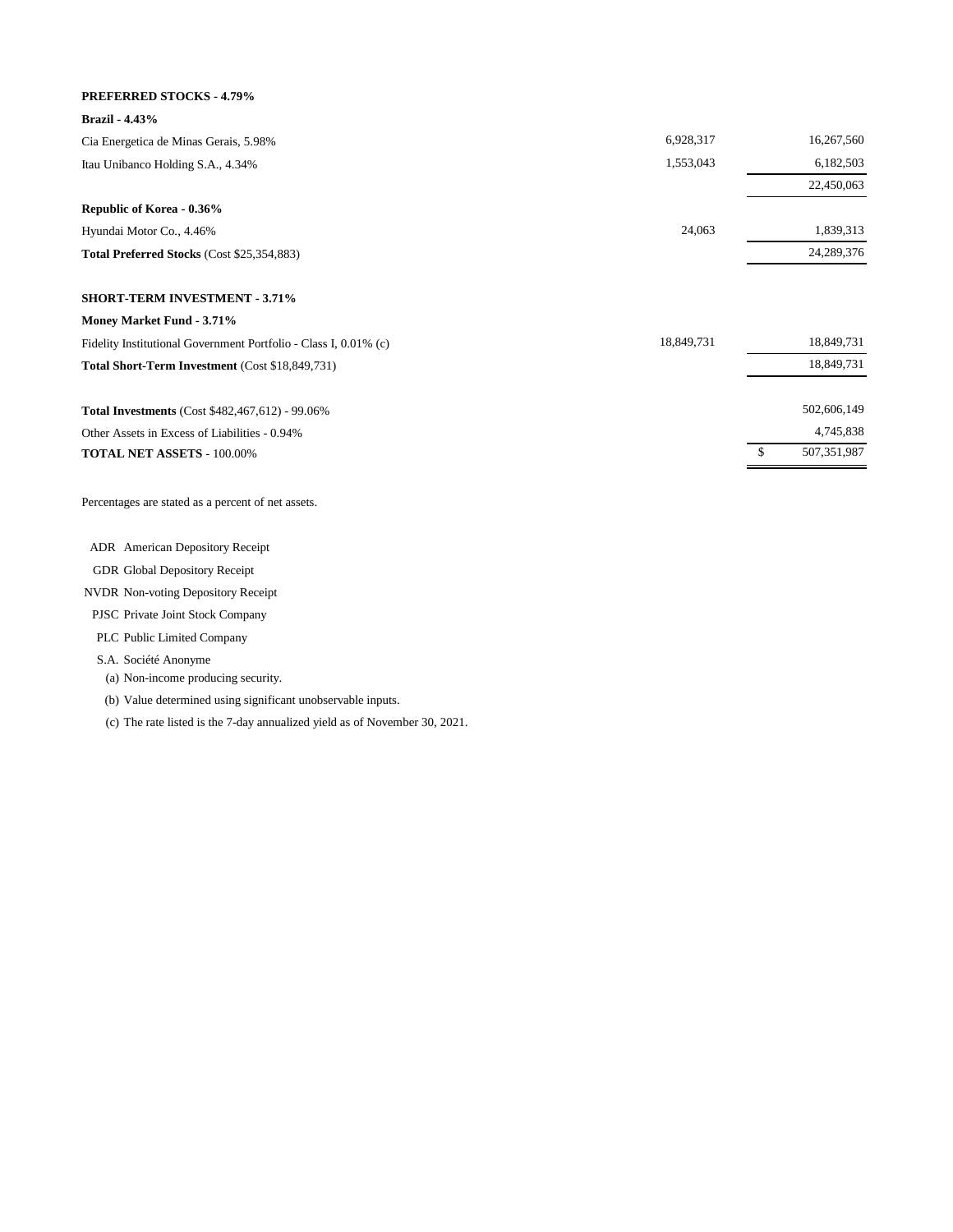### **Pzena Emerging Markets Value Fund Portfolio Diversification November 30, 2021 (Unaudited)**

|                                              |                   | $%$ of     |
|----------------------------------------------|-------------------|------------|
|                                              | <b>Fair Value</b> | Net Assets |
| <b>Common Stocks</b>                         |                   |            |
| <b>Communication Services</b>                | \$<br>10,923,944  | 2.15%      |
| <b>Consumer Discretionary</b>                | 75,024,109        | 14.79%     |
| <b>Consumer Staples</b>                      | 24,019,176        | 4.74%      |
| Energy                                       | 18,927,241        | 3.73%      |
| Financials                                   | 123,245,228       | 24.29%     |
| Health Care                                  | 5,747,331         | 1.13%      |
| Industrials                                  | 29,692,625        | 5.85%      |
| <b>Information Technology</b>                | 118,606,011       | 23.38%     |
| Materials                                    | 28,425,224        | 5.60%      |
| <b>Real Estate</b>                           | 10,816,766        | 2.13%      |
| Utilities                                    | 14,039,387        | 2.77%      |
| <b>Total Common Stocks</b>                   | 459,467,042       | 90.56%     |
| <b>Preferred Stocks</b>                      |                   |            |
| <b>Consumer Discretionary</b>                | 1,839,313         | 0.36%      |
| Financials                                   | 6,182,503         | 1.22%      |
| Utilities                                    | 16,267,560        | 3.21%      |
| <b>Total Preferred Stocks</b>                | 24,289,376        | 4.79%      |
| <b>Short-Term Investment</b>                 | 18,849,731        | 3.71%      |
| <b>Total Investments</b>                     | 502,606,149       | 99.06%     |
| <b>Other Assets in Excess of Liabilities</b> | 4,745,838         | 0.94%      |
| <b>Total Net Assets</b>                      | 507,351,987       | 100.00%    |
|                                              |                   |            |

The Global Industry Classification Standard (GICS®) was developed by and/or is the exclusive property of MSCI, Inc. and Standard & Poor's Financial Services LLC ("S&P"). GICS is a service mark of MSCI and S&P and has been licensed for use by Pzena Investment Management, LLC.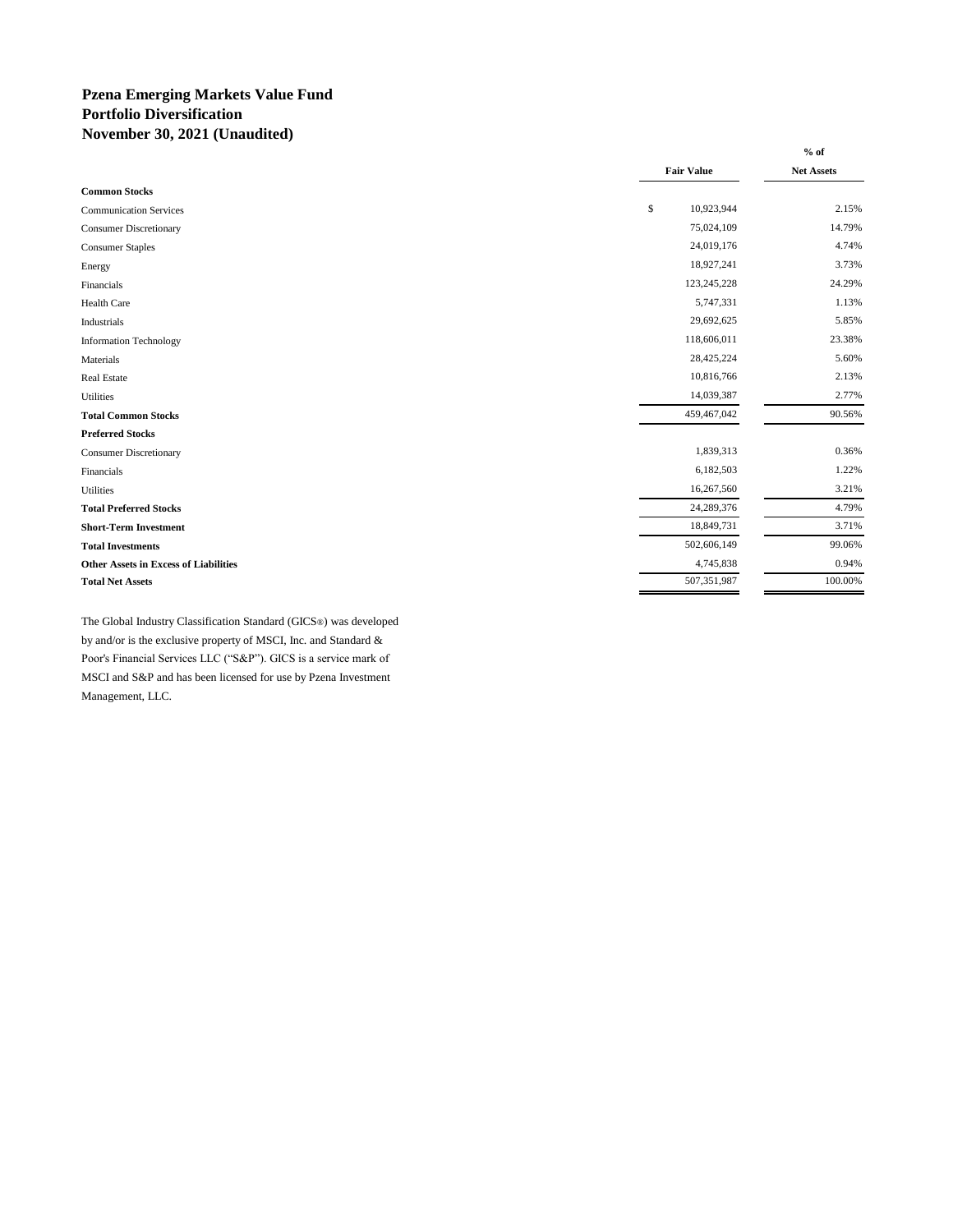#### **Pzena Emerging Markets Value Fund Level 3 Reconciliation Disclosure (Unaudited)**

|                                                                        | <b>Common Stock</b> |
|------------------------------------------------------------------------|---------------------|
| Balance as of February 28, 2021                                        | \$                  |
| Transfer into Level 3                                                  | 5,414               |
| Change in unrealized appreciation                                      | (25)                |
| Balance as of November 30, 2021                                        | 5,389               |
| Change in unrealized appreciation/(depreciation) during the period for |                     |
|                                                                        |                     |
| Level 3 investments held at November 30, 2021                          | (25                 |

The Level 3 investments as of November 30, 2021 represented less than 0.01% of net assets and did not warrant a disclosure of significant unobservable valuation inputs.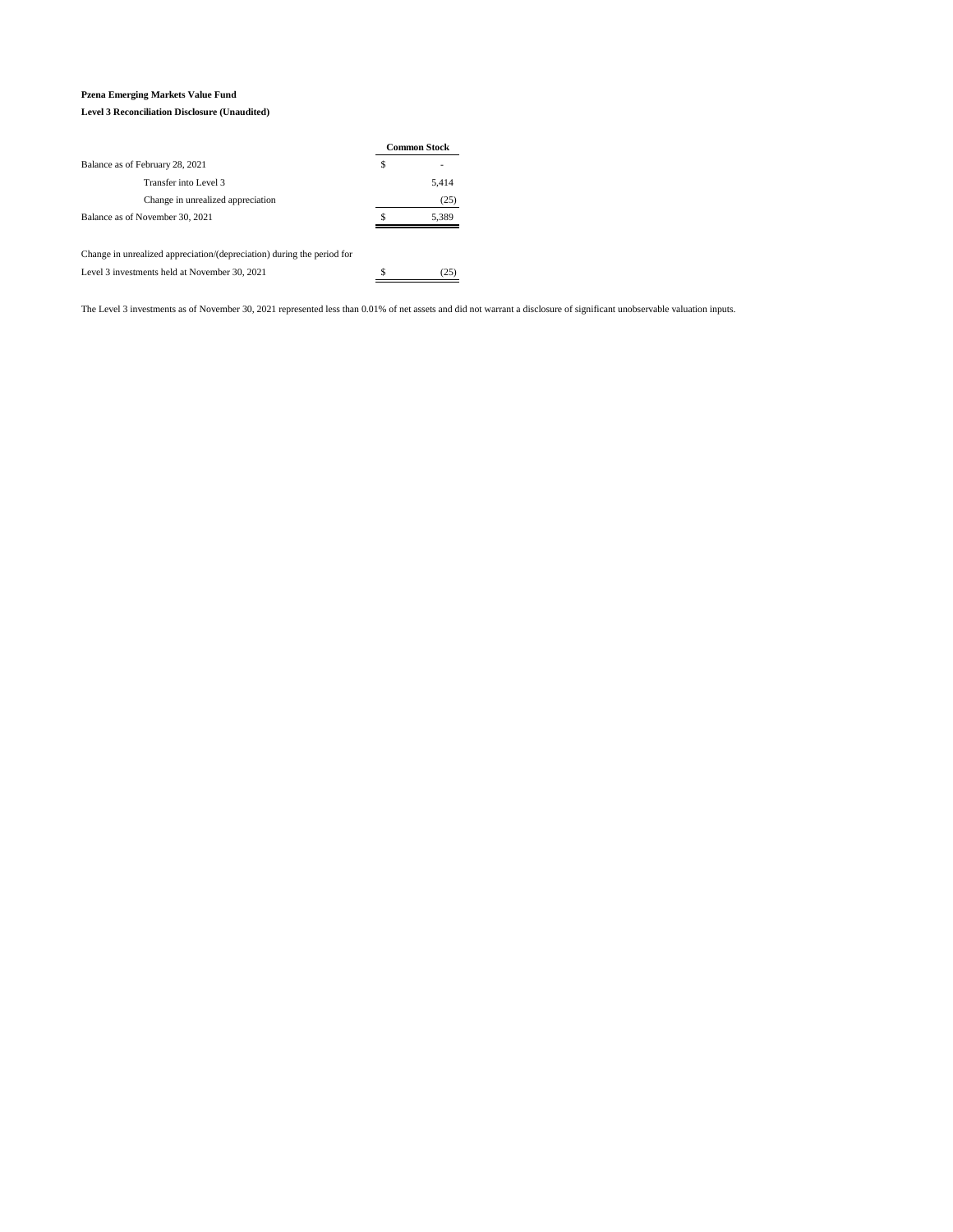# **Pzena International Small Cap Value Fund Schedule of Investments November 30, 2021 (Unaudited)**

|                                          | <b>Shares</b> | <b>Fair Value</b> |
|------------------------------------------|---------------|-------------------|
| COMMON STOCKS - 96.44%                   |               |                   |
| Austria - 1.80%                          |               |                   |
| <b>ANDRITZ AG</b>                        | 5,554         | \$<br>264,548     |
| Canada - 7.56%                           |               |                   |
| Celestica, Inc. (a)                      | 50,715        | 519,675           |
| Linamar Corp.                            | 6,241         | 358,304           |
| Transcontinental, Inc. - Class A         | 16,153        | 235,318           |
|                                          |               | 1,113,297         |
| France - 10.34%                          |               |                   |
| Ipsos                                    | 8,844         | 401,197           |
| Rexel S.A.                               | 29,700        | 546,501           |
| <b>SCOR SE</b>                           | 10,521        | 331,585           |
| Societe BIC S.A.                         | 4,719         | 243,293           |
|                                          |               | 1,522,576         |
| <b>Germany - 4.16%</b>                   |               |                   |
| SAF-Holland S.A. (a)                     | 23,298        | 295,664           |
| Salzgitter AG (a)                        | 10,646        | 316,328           |
|                                          |               | 611,992           |
| Hong Kong - 5.23%                        |               |                   |
| Pacific Basin Shipping, Ltd.             | 614,000       | 233,852           |
| VTech Holdings, Ltd.                     | 31,100        | 257,040           |
| Yue Yuen Industrial (Holdings), Ltd. (a) | 161,000       | 279,138           |
|                                          |               | 770,030           |
| <b>Ireland - 4.57%</b>                   |               |                   |
| Bank of Ireland Group PLC (a)            | 52,209        | 284,978           |
| Origin Enterprises PLC                   | 98,406        | 387,816           |
|                                          |               | 672,794           |
| <b>Israel - 2.19%</b>                    |               |                   |
| Ituran Location and Control, Ltd. - ADR  | 12,258        | 322,753           |
| Italy - 9.15%                            |               |                   |
| Anima Holding S.p.A.                     | 81,243        | 382,830           |
| <b>BPER Banca</b>                        | 81,581        | 155,620           |
| Danieli & C Officine Meccaniche S.p.A.   | 27,473        | 492,281           |
| Maire Tecnimont S.p.A.                   | 71,481        | 316,645           |
|                                          |               | 1,347,376         |
| Japan - 15.86%                           |               |                   |
| DIC Corp.                                | 12,000        | 302,030           |
| Foster Electric Co., Ltd.                | 36,734        | 228,460           |
| Fukuoka Financial Group, Inc.            | 18,400        | 299,192           |
| Open House Co., Ltd.                     | 3,000         | 170,921           |
| Sankyu, Inc.                             | 7,200         | 287,274           |
| TS Tech Co., Ltd.                        | 23,700        | 279,490           |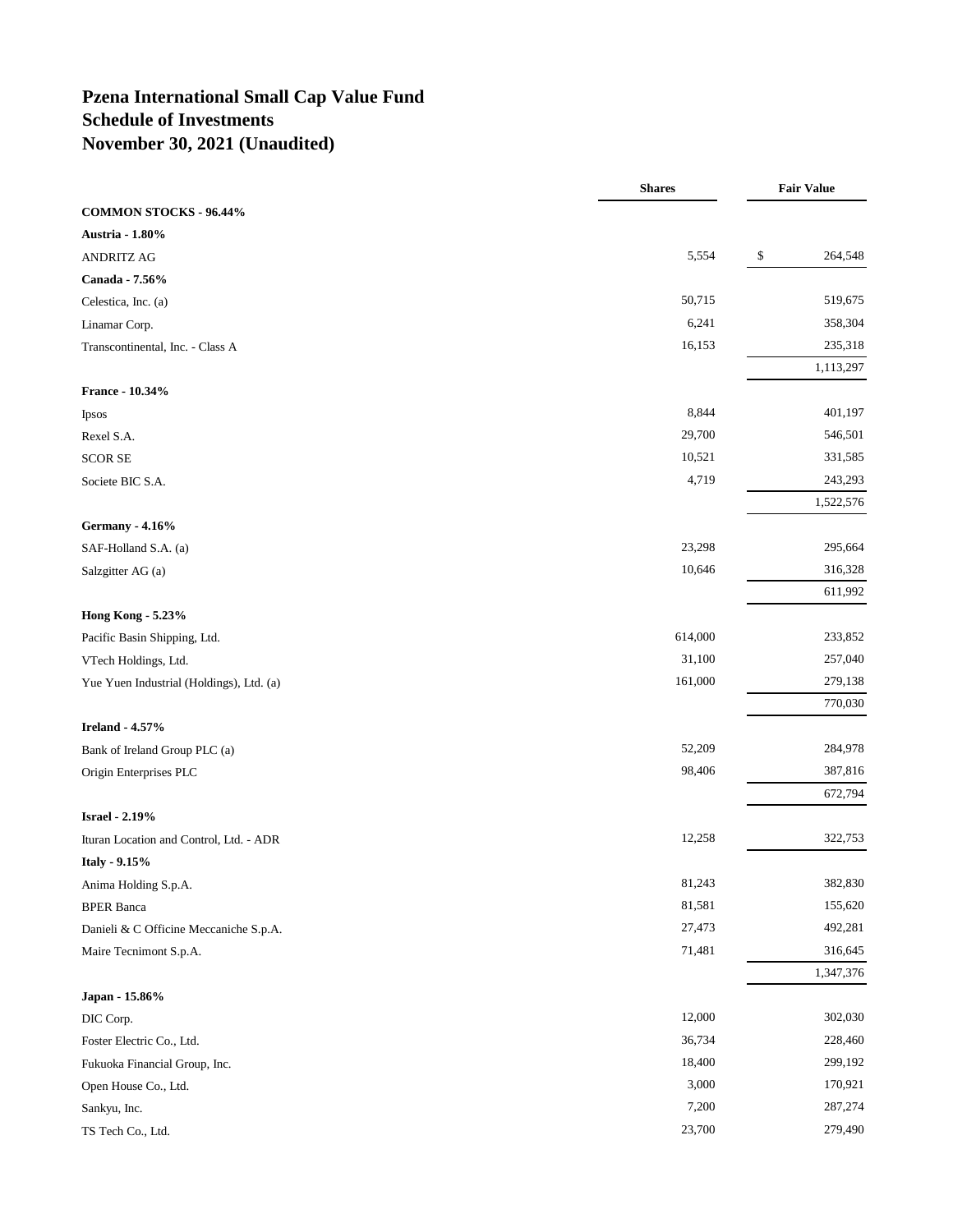| Tsubakimoto Chain Co.                                            | 10,100  | 256,889         |
|------------------------------------------------------------------|---------|-----------------|
| Ube Industries, Ltd.                                             | 15,500  | 260,539         |
| Zeon Corp.                                                       | 23,500  | 250,104         |
|                                                                  |         | 2,334,899       |
| Netherlands - 4.19%                                              |         |                 |
| Flow Traders                                                     | 3,331   | 116,352         |
| Koninklijke BAM Groep N.V. (a)                                   | 117,872 | 351,573         |
| Technip Energies N.V. (a)                                        | 6,243   | 84,962          |
| Technip Energies N.V. - ADR (a)                                  | 4,760   | 64,260          |
|                                                                  |         | 617,147         |
| Norway - 1.85%                                                   |         |                 |
| Subsea 7 S.A.                                                    | 38,871  | 272,906         |
| Republic of Korea - 4.53%                                        |         |                 |
| DB Insurance Co., Ltd.                                           | 9,592   | 434,422         |
| Hankook Tire & Technology Co., Ltd.                              | 7,179   | 232,068         |
|                                                                  |         | 666,490         |
| Spain - 1.90%                                                    |         |                 |
| Unicaja Banco S.A.                                               | 316,539 | 279,291         |
| Taiwan - 3.27%                                                   |         |                 |
| Elite Material Co., Ltd.                                         | 21,000  | 211,476         |
| United Integrated Services Co., Ltd.                             | 42,000  | 269,633         |
| United Kingdom - 19.84%                                          |         | 481,109         |
| <b>Balfour Beatty PLC</b>                                        | 142,367 | 442,678         |
| Capita PLC (a)                                                   | 491,788 | 288,110         |
| Drax Group PLC                                                   | 72,597  | 531,026         |
| Inchcape PLC                                                     | 26,335  | 290,350         |
| John Wood Group PLC (a)                                          | 154,966 | 415,284         |
| Sabre Insurance Group PLC                                        | 110,671 | 277,594         |
| Senior PLC (a)                                                   | 144,114 | 252,230         |
| TechnipFMC PLC (a)                                               | 42,927  | 243,396         |
| Travis Perkins PLC                                               | 9,301   | 179,360         |
|                                                                  |         | 2,920,028       |
| Total Common Stocks (Cost \$15,208,733)                          |         | 14, 197, 236    |
| <b>SHORT-TERM INVESTMENT - 3.57%</b>                             |         |                 |
| Money Market Fund - 3.57%                                        |         |                 |
| Fidelity Institutional Government Portfolio - Class I, 0.01% (b) | 525,257 | 525,257         |
| Total Short-Term Investment (Cost \$525,257)                     |         | 525,257         |
|                                                                  |         |                 |
| Total Investments (Cost \$15,733,990) - 100.01%                  |         | 14,722,493      |
| Liabilities in Excess of Other Assets - (0.01)%                  |         | (820)           |
| TOTAL NET ASSETS - 100.00%                                       |         | 14,721,673<br>S |
|                                                                  |         |                 |

Percentages are stated as a percent of net assets.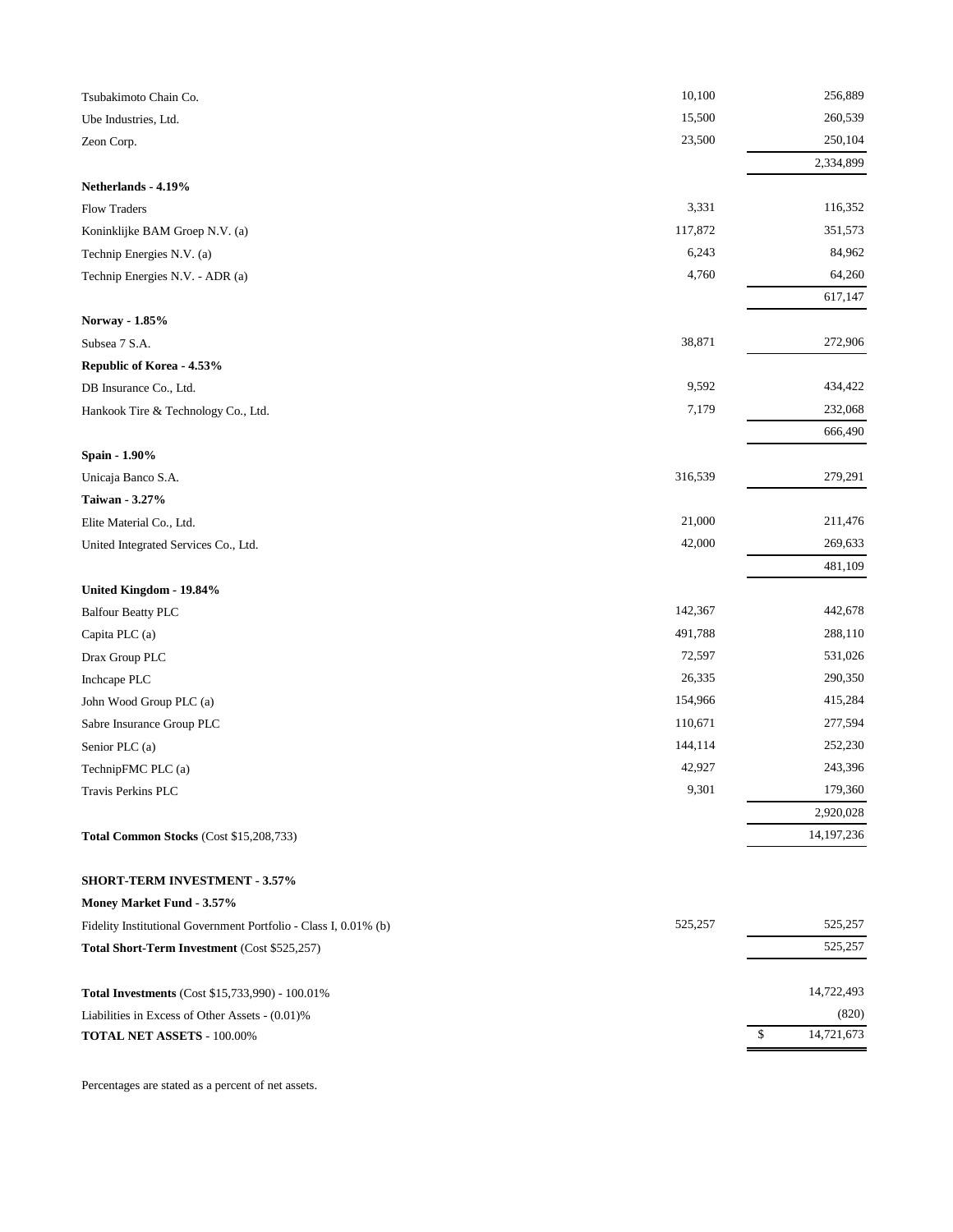- ADR American Depositary Receipt
- AG Aktiengesellschaft
- N.V. Naamloze Vennootschap
- PLC Public Limited Company
- S.A. Société Anonyme
- S.p.A Società per azioni
	- (a) Non-income producing security.
	- (b) The rate listed is the 7-day annualized yield as of November 30, 2021.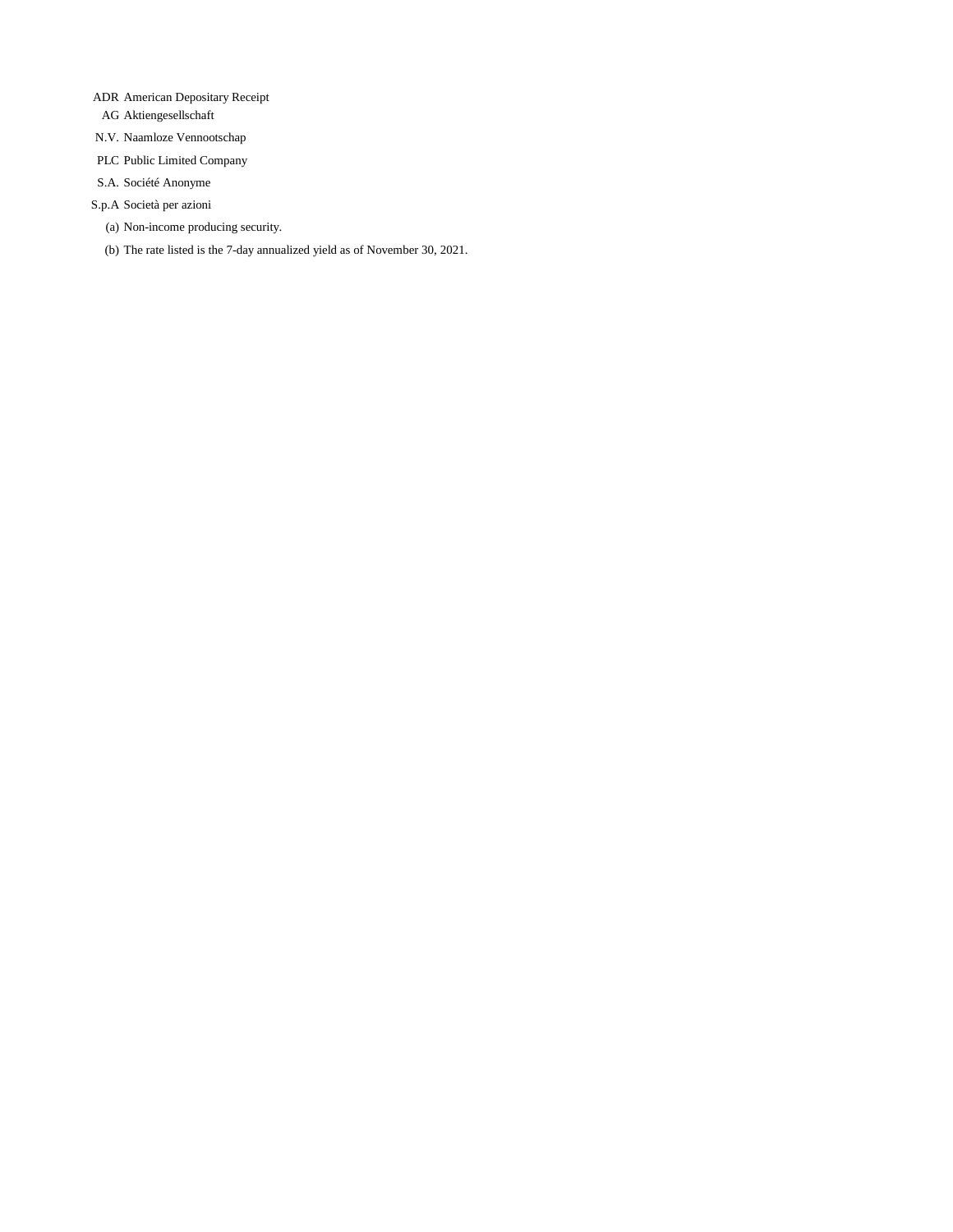### **Pzena International Small Cap Value Fund Portfolio Diversification November 30, 2021 (Unaudited)**

|                                              |                   | $%$ of                 |
|----------------------------------------------|-------------------|------------------------|
|                                              | <b>Fair Value</b> | <b>Net Assets</b>      |
| <b>Common Stocks</b>                         |                   |                        |
| <b>Communication Services</b>                | \$                | 401,198<br>2.73%       |
| <b>Consumer Discretionary</b>                |                   | 2,134,394<br>14.50%    |
| <b>Consumer Staples</b>                      |                   | 2.63%<br>387,816       |
| Energy                                       |                   | 1,080,808<br>7.34%     |
| Financials                                   |                   | 2,561,864<br>17.40%    |
| Industrials                                  |                   | 4,136,757<br>28.10%    |
| <b>Information Technology</b>                |                   | 1,599,054<br>10.86%    |
| Materials                                    |                   | 1,364,319<br>9.27%     |
| <b>Utilities</b>                             |                   | 3.61%<br>531,026       |
| <b>Total Common Stocks</b>                   |                   | 14, 197, 236<br>96.44% |
| <b>Short-Term Investment</b>                 |                   | 3.57%<br>525,257       |
| <b>Total Investments</b>                     |                   | 100.01%<br>14,722,493  |
| <b>Liabilities in Excess of Other Assets</b> |                   | (820)<br>$(0.01)$ %    |
| <b>Total Net Assets</b>                      | \$                | 14,721,673<br>100.00%  |

Note: For presentation purposes, the Fund has grouped some of the industry categories. For purposes of categorizing securities for compliance with Section 8(b)(1) of the Investment Company Act of 1940, as amended, the Fund uses more specific industry classifications.

The Global Industry Classification Standard (GICS®) was developed by and/or is the exclusive property of MSCI, Inc. and Standard & Poor's Financial Services LLC ("S&P"). GICS is a service mark of MSCI and S&P and has been licensed for use by Pzena Investment Management, LLC.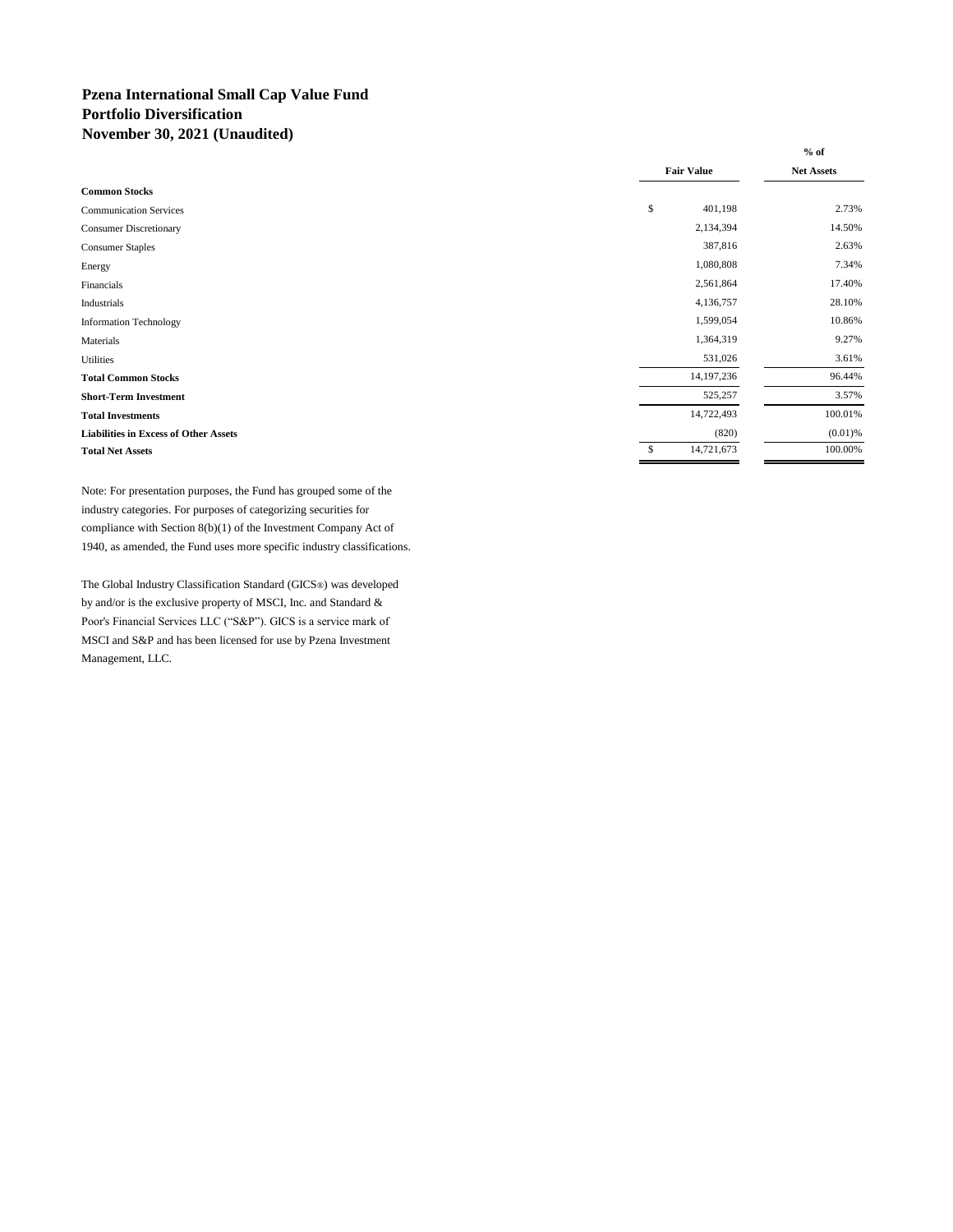## **Pzena Mid Cap Value Fund Schedule of Investments November 30, 2021 (Unaudited)**

|                                           | <b>Shares</b> | <b>Fair Value</b> |
|-------------------------------------------|---------------|-------------------|
| COMMON STOCKS - 96.32%                    |               |                   |
| <b>Basic Materials - 5.58%</b>            |               |                   |
| Dow, Inc.                                 | 55,387        | \$<br>3,042,408   |
| Olin Corp.                                | 78,683        | 4,276,421         |
|                                           |               | 7,318,829         |
| <b>Consumer Discretionary - 14.79%</b>    |               |                   |
| Gap, Inc.                                 | 68,905        | 1,139,000         |
| Gildan Activewear, Inc. (b)               | 74,356        | 3,015,879         |
| Lear Corp.                                | 33,183        | 5,567,776         |
| Newell Brands, Inc.                       | 181,724       | 3,901,614         |
| PVH Corp.                                 | 31,602        | 3,374,461         |
| Skechers U.S.A., Inc. - Class A (a)       | 53,101        | 2,385,297         |
|                                           |               | 19,384,027        |
| <b>Consumer Staples - 2.25%</b>           |               |                   |
| McKesson Corp.                            | 13,592        | 2,946,202         |
| <b>Energy - 9.49%</b>                     |               |                   |
| Baker Hughes, a GE Co.                    | 165,391       | 3,860,226         |
| Cenovus Energy, Inc. (b)                  | 127,614       | 1,513,502         |
| Halliburton Co.                           | 201,466       | 4,349,651         |
| NOV, Inc. (a)                             | 165,627       | 1,974,274         |
| TechnipFMC PLC (a)(b)                     | 129,300       | 733,131           |
| Financials - 29.83%                       |               | 12,430,784        |
| American International Group, Inc.        | 105,878       | 5,569,183         |
|                                           | 87,872        | 4,365,481         |
| Axis Capital Holdings, Ltd. (b)           | 155,643       | 3,526,870         |
| CNO Financial Group, Inc.                 | 140,915       | 4,433,186         |
| Equitable Holdings, Inc.                  | 106,123       | 4,473,085         |
| Fifth Third Bancorp                       | 101,065       | 2,256,781         |
| Invesco, Ltd. (b)                         | 194,784       | 4,370,953         |
| KeyCorp<br>Regions Financial Corp.        | 195,608       | 4,450,082         |
|                                           | 26,750        | 2,538,843         |
| Reinsurance Group of America, Inc.        | 49,988        | 3,106,254         |
| Voya Financial, Inc.                      |               | 39,090,718        |
| Health Care - 3.03%                       |               |                   |
| Cardinal Health, Inc.                     | 28,137        | 1,300,773         |
| Fresenius Medical Care AG & Co KGaA - ADR | 89,418        | 2,666,445         |
|                                           |               | 3,967,218         |
| Industrials - 15.66%                      |               |                   |
| JELD-WEN Holding, Inc. (a)                | 161,972       | 3,924,581         |
| MasTec, Inc. (a)                          | 23,374        | 2,154,381         |
| Mohawk Industries, Inc. (a)               | 13,079        | 2,195,572         |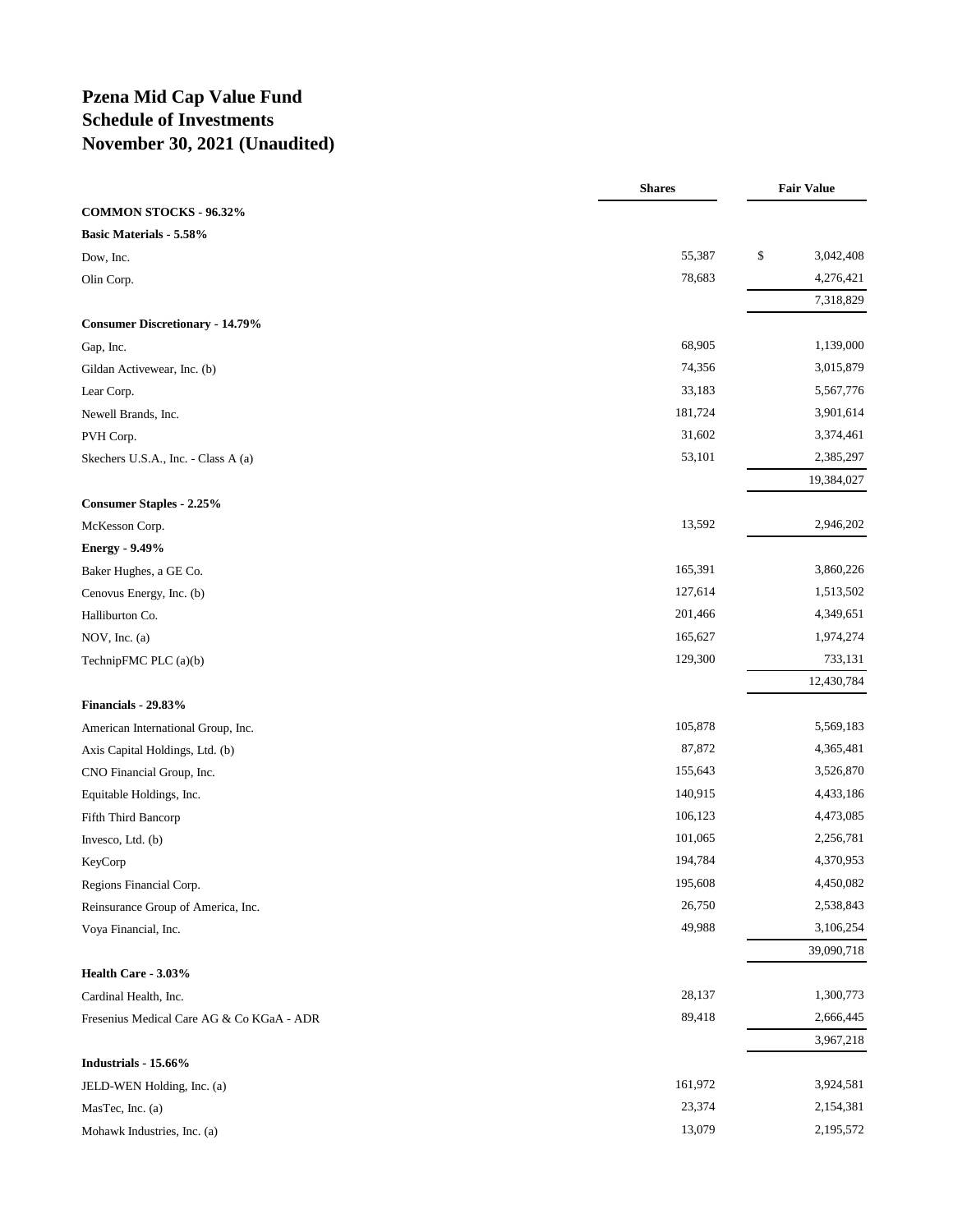| 3,442,104<br>81,220<br>Terex Corp.<br>29,551<br>2,092,211<br>Textron, Inc.<br>52,232<br>4,636,635<br>Wabtec Corp.<br>20,525,309<br>Technology - 8.47%<br>112,980<br>4,097,785<br>Avnet, Inc.<br>42,774<br>3,335,516<br>Cognizant Technology Solutions Corp. - Class A<br>176,868<br>2,538,056<br>Hewlett Packard Enterprise Co.<br>14,863<br>1,134,493<br>SS&C Technologies Holdings, Inc.<br>11,105,850<br><b>Utilities - 7.22%</b><br>78,000<br>5,091,840<br><b>Edison International</b><br>121,174<br>4,364,687<br>NRG Energy, Inc.<br>9,456,527<br>126,225,464<br>Total Common Stocks (Cost \$90,562,565)<br><b>SHORT-TERM INVESTMENT - 4.03%</b><br>Money Market Fund - 4.03%<br>5,275,215<br>5,275,215<br>Fidelity Institutional Government Portfolio - Class I, 0.01% (c)<br>5,275,215<br>Total Short-Term Investment (Cost \$5,275,215)<br>131,500,679<br>Total Investments (Cost \$95,837,780) - 100.35%<br>(459,002)<br>Liabilities in Excess of Other Assets - (0.35)%<br>131,041,677<br>\$<br>TOTAL NET ASSETS - 100.00% | Ryder System, Inc. | 25,034 | 2,079,825 |
|--------------------------------------------------------------------------------------------------------------------------------------------------------------------------------------------------------------------------------------------------------------------------------------------------------------------------------------------------------------------------------------------------------------------------------------------------------------------------------------------------------------------------------------------------------------------------------------------------------------------------------------------------------------------------------------------------------------------------------------------------------------------------------------------------------------------------------------------------------------------------------------------------------------------------------------------------------------------------------------------------------------------------------------|--------------------|--------|-----------|
|                                                                                                                                                                                                                                                                                                                                                                                                                                                                                                                                                                                                                                                                                                                                                                                                                                                                                                                                                                                                                                      |                    |        |           |
|                                                                                                                                                                                                                                                                                                                                                                                                                                                                                                                                                                                                                                                                                                                                                                                                                                                                                                                                                                                                                                      |                    |        |           |
|                                                                                                                                                                                                                                                                                                                                                                                                                                                                                                                                                                                                                                                                                                                                                                                                                                                                                                                                                                                                                                      |                    |        |           |
|                                                                                                                                                                                                                                                                                                                                                                                                                                                                                                                                                                                                                                                                                                                                                                                                                                                                                                                                                                                                                                      |                    |        |           |
|                                                                                                                                                                                                                                                                                                                                                                                                                                                                                                                                                                                                                                                                                                                                                                                                                                                                                                                                                                                                                                      |                    |        |           |
|                                                                                                                                                                                                                                                                                                                                                                                                                                                                                                                                                                                                                                                                                                                                                                                                                                                                                                                                                                                                                                      |                    |        |           |
|                                                                                                                                                                                                                                                                                                                                                                                                                                                                                                                                                                                                                                                                                                                                                                                                                                                                                                                                                                                                                                      |                    |        |           |
|                                                                                                                                                                                                                                                                                                                                                                                                                                                                                                                                                                                                                                                                                                                                                                                                                                                                                                                                                                                                                                      |                    |        |           |
|                                                                                                                                                                                                                                                                                                                                                                                                                                                                                                                                                                                                                                                                                                                                                                                                                                                                                                                                                                                                                                      |                    |        |           |
|                                                                                                                                                                                                                                                                                                                                                                                                                                                                                                                                                                                                                                                                                                                                                                                                                                                                                                                                                                                                                                      |                    |        |           |
|                                                                                                                                                                                                                                                                                                                                                                                                                                                                                                                                                                                                                                                                                                                                                                                                                                                                                                                                                                                                                                      |                    |        |           |
|                                                                                                                                                                                                                                                                                                                                                                                                                                                                                                                                                                                                                                                                                                                                                                                                                                                                                                                                                                                                                                      |                    |        |           |
|                                                                                                                                                                                                                                                                                                                                                                                                                                                                                                                                                                                                                                                                                                                                                                                                                                                                                                                                                                                                                                      |                    |        |           |
|                                                                                                                                                                                                                                                                                                                                                                                                                                                                                                                                                                                                                                                                                                                                                                                                                                                                                                                                                                                                                                      |                    |        |           |
|                                                                                                                                                                                                                                                                                                                                                                                                                                                                                                                                                                                                                                                                                                                                                                                                                                                                                                                                                                                                                                      |                    |        |           |
|                                                                                                                                                                                                                                                                                                                                                                                                                                                                                                                                                                                                                                                                                                                                                                                                                                                                                                                                                                                                                                      |                    |        |           |
|                                                                                                                                                                                                                                                                                                                                                                                                                                                                                                                                                                                                                                                                                                                                                                                                                                                                                                                                                                                                                                      |                    |        |           |
|                                                                                                                                                                                                                                                                                                                                                                                                                                                                                                                                                                                                                                                                                                                                                                                                                                                                                                                                                                                                                                      |                    |        |           |
|                                                                                                                                                                                                                                                                                                                                                                                                                                                                                                                                                                                                                                                                                                                                                                                                                                                                                                                                                                                                                                      |                    |        |           |
|                                                                                                                                                                                                                                                                                                                                                                                                                                                                                                                                                                                                                                                                                                                                                                                                                                                                                                                                                                                                                                      |                    |        |           |
|                                                                                                                                                                                                                                                                                                                                                                                                                                                                                                                                                                                                                                                                                                                                                                                                                                                                                                                                                                                                                                      |                    |        |           |
|                                                                                                                                                                                                                                                                                                                                                                                                                                                                                                                                                                                                                                                                                                                                                                                                                                                                                                                                                                                                                                      |                    |        |           |
|                                                                                                                                                                                                                                                                                                                                                                                                                                                                                                                                                                                                                                                                                                                                                                                                                                                                                                                                                                                                                                      |                    |        |           |

Percentages are stated as a percent of net assets.

ADR American Depositary Receipt

PLC Public Limited Company

(a) Non-income producing security.

(b) Foreign issued security.

(c) The rate listed is the 7-day annualized yield as of November 30, 2021.

Note: For presentation purposes, the Fund has grouped some of the industry categories. For purposes of categorizing securities for compliance with Section 8(b)(1) of the Investment Company Act of 1940, as amended, the Fund uses more specific industry classifications.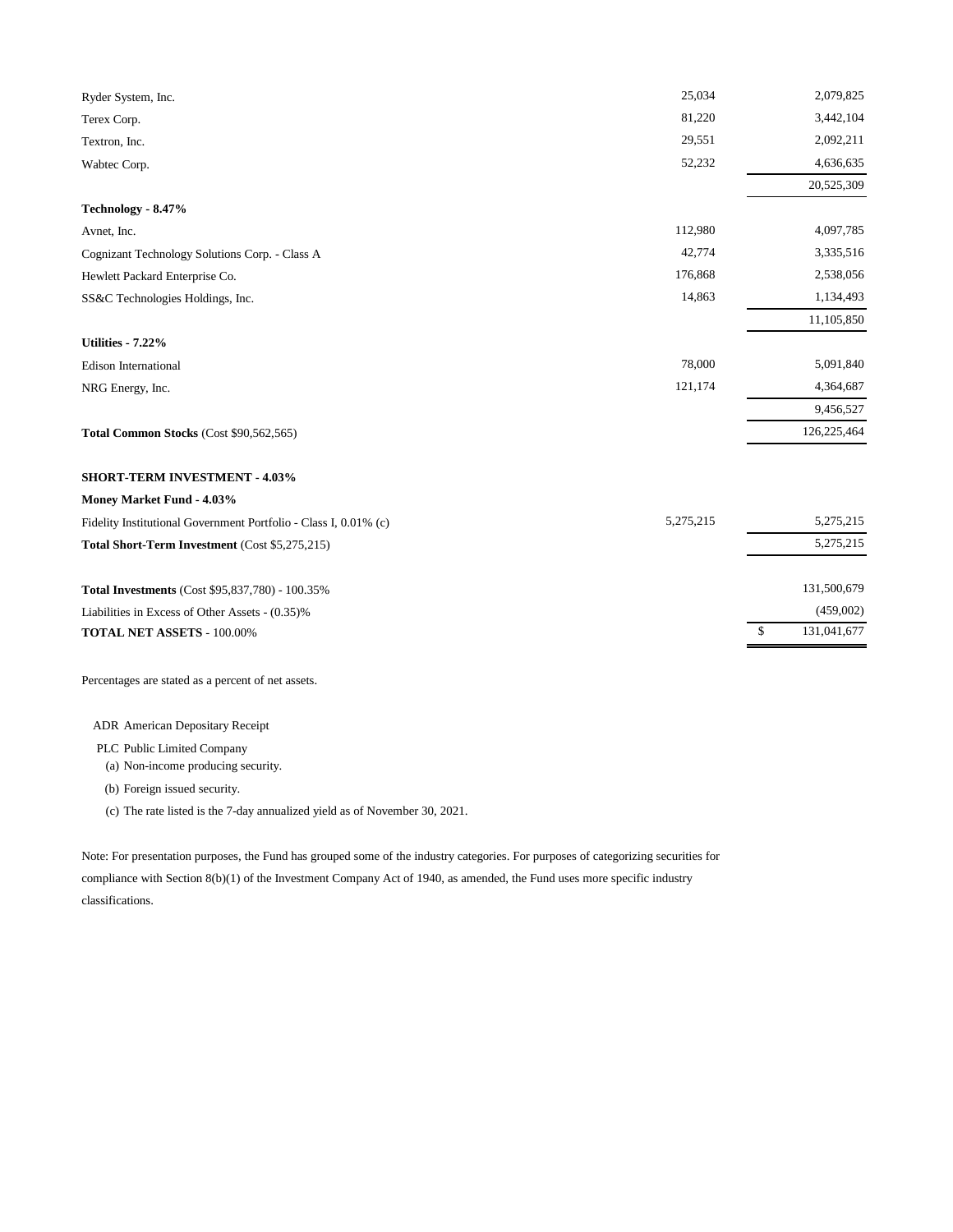### **Pzena Small Cap Value Fund Schedule of Investments November 30, 2021 (Unaudited)**

|                                             | <b>Shares</b> | <b>Fair Value</b> |
|---------------------------------------------|---------------|-------------------|
| <b>COMMON STOCKS - 95.45%</b>               |               |                   |
| <b>Basic Materials - 5.87%</b>              |               |                   |
| Olin Corp.                                  | 73,416        | \$<br>3,990,160   |
| Orion Engineered Carbons S.A. (a)(b)        | 143,311       | 2,515,108         |
|                                             |               | 6,505,268         |
| <b>Consumer Discretionary - 9.90%</b>       |               |                   |
| Dana, Inc.                                  | 148,588       | 3,194,642         |
| Hooker Furnishings Corp.                    | 48,190        | 1,144,031         |
| Motorcar Parts of America, Inc.             | 72,226        | 1,158,505         |
| PVH Corp.                                   | 23,140        | 2,470,889         |
| Steelcase, Inc.                             | 268,181       | 3,000,945         |
|                                             |               | 10,969,012        |
| <b>Consumer Staples - 5.64%</b>             |               |                   |
| Spectrum Brands Holdings, Inc.              | 25,678        | 2,570,368         |
| Universal Corp.                             | 36,666        | 1,707,536         |
| USANA Health Sciences, Inc. (a)             | 19,703        | 1,964,783         |
|                                             |               | 6,242,687         |
| <b>Energy - 6.53%</b>                       |               |                   |
| MRC Global, Inc. (a)                        | 216,863       | 1,492,017         |
| Murphy Oil Corp.                            | 77,006        | 2,046,820         |
| NexTier Oilfield Solutions, Inc. (a)        | 425,895       | 1,533,222         |
| NOV, Inc. $(a)$                             | 111,146       | 1,324,860         |
| TechnipFMC PLC (a)(b)                       | 147,403       | 835,775           |
|                                             |               | 7,232,694         |
| Financials - 28.05%                         |               |                   |
| American Equity Investment Life Holding Co. | 86,111        | 2,895,913         |
| Argo Group International Holdings, Ltd. (b) | 38,474        | 2,088,369         |
| Associated Banc-Corp.                       | 147,400       | 3,228,060         |
| Axis Capital Holdings, Ltd. (b)             | 63,304        | 3,144,943         |
| CNO Financial Group, Inc.                   | 154,911       | 3,510,283         |
| First Midwest Bancorp, Inc.                 | 164,287       | 3,241,383         |
| Hope Bancorp, Inc.                          | 147,697       | 2,119,452         |
| Huntington Bancshares, Inc.                 | 137,926       | 2,046,821         |
| Umpqua Holdings Corp.                       | 107,929       | 2,057,127         |
| Univest Financial Corp.                     | 70,662        | 1,948,151         |
| Webster Financial Corp.                     | 61,395        | 3,308,576         |
| WSFS Financial Corp.                        | 29,654        | 1,474,397         |
|                                             |               | 31,063,475        |
| Health Care - 5.39%                         |               |                   |
| Phibro Animal Health Corp.                  | 63,451        | 1,243,005         |
| Triple-S Management Corp. - Class B (a)(b)  | 86,736        | 3,080,863         |
| Varex Imaging Corp. (a)                     | 57,673        | 1,646,564         |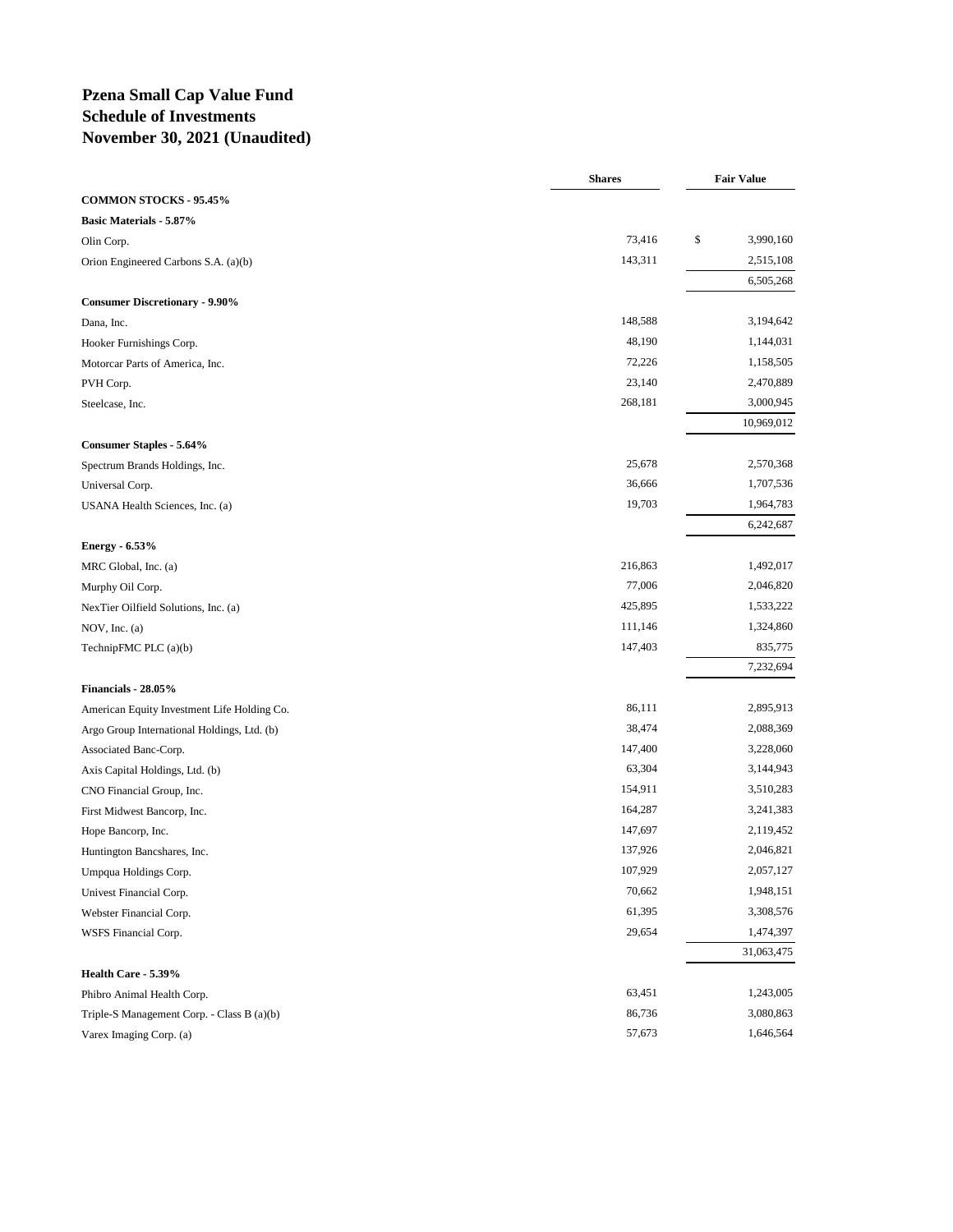|                                                                  |           | 5,970,432         |
|------------------------------------------------------------------|-----------|-------------------|
| Industrials - 24.44%                                             |           |                   |
| American Woodmark Corp. (a)                                      | 32,498    | 2,003,177         |
| Belden, Inc.                                                     | 69,824    | 4,306,046         |
| Enerpac Tool Group Corp.                                         | 98,938    | 2,088,581         |
| JELD-WEN Holding, Inc. (a)                                       | 159,139   | 3,855,938         |
| MasTec, Inc. (a)                                                 | 14,833    | 1,367,158         |
| Moog, Inc. - Class A                                             | 22,384    | 1,548,301         |
| REV Group, Inc.                                                  | 143,895   | 2,259,151         |
| Ryder System, Inc.                                               | 31,761    | 2,638,704         |
| Terex Corp.                                                      | 62,473    | 2,647,606         |
| TriMas Corp.                                                     | 69,821    | 2,312,471         |
| TrueBlue, Inc. (a)                                               | 78,385    | 2,039,578         |
| Technology - 9.63%                                               |           | 27,066,711        |
| Avnet, Inc.                                                      | 66,516    | 2,412,535         |
| Celestica, Inc. (a)(b)                                           | 355,436   | 3,636,110         |
| ScanSource, Inc. (a)                                             | 72,966    | 2,280,188         |
| Super Micro Computer, Inc. (a)                                   | 56,369    | 2,333,677         |
|                                                                  |           | 10,662,510        |
| Total Common Stocks (Cost \$89,881,220)                          |           | 105,712,789       |
| <b>REIT - 1.27%</b>                                              |           |                   |
| Real Estate - 1.27%                                              |           |                   |
| DiamondRock Hospitality Co. (a)                                  | 161,454   | 1,406,264         |
| <b>Total REIT</b> (Cost \$1,238,128)                             |           | 1,406,264         |
| <b>SHORT-TERM INVESTMENT - 3.35%</b>                             |           |                   |
| Money Market Fund - 3.35%                                        |           |                   |
| Fidelity Institutional Government Portfolio - Class I, 0.01% (c) | 3,713,052 | 3,713,052         |
| Total Short-Term Investment (Cost \$3,713,052)                   |           | 3,713,052         |
| Total Investments (Cost \$94,832,400) - 100.07%                  |           | 110,832,105       |
| Liabilities in Excess of Other Assets - (0.07)%                  |           | (82, 925)         |
| TOTAL NET ASSETS - 100.00%                                       |           | \$<br>110.749.180 |
| Percentages are stated as a percent of net assets.               |           |                   |
|                                                                  |           |                   |
| ADR American Depositary Receipt                                  |           |                   |
| PLC Public Limited Company                                       |           |                   |
| <b>REIT Real Estate Investment Trust</b>                         |           |                   |
| S.A. Société Anonyme<br>(a) Non-income producing security.       |           |                   |
| (b) Foreign issued security.                                     |           |                   |
|                                                                  |           |                   |

(c) The rate listed is the 7-day annualized yield as of November 30, 2021.

Note: For presentation purposes, the Fund has grouped some of the industry categories. For purposes of categorizing securities for compliance with Section 8(b)(1) of the Investment Company Act of 1940, as amended, the Fund uses more specific industry classifications.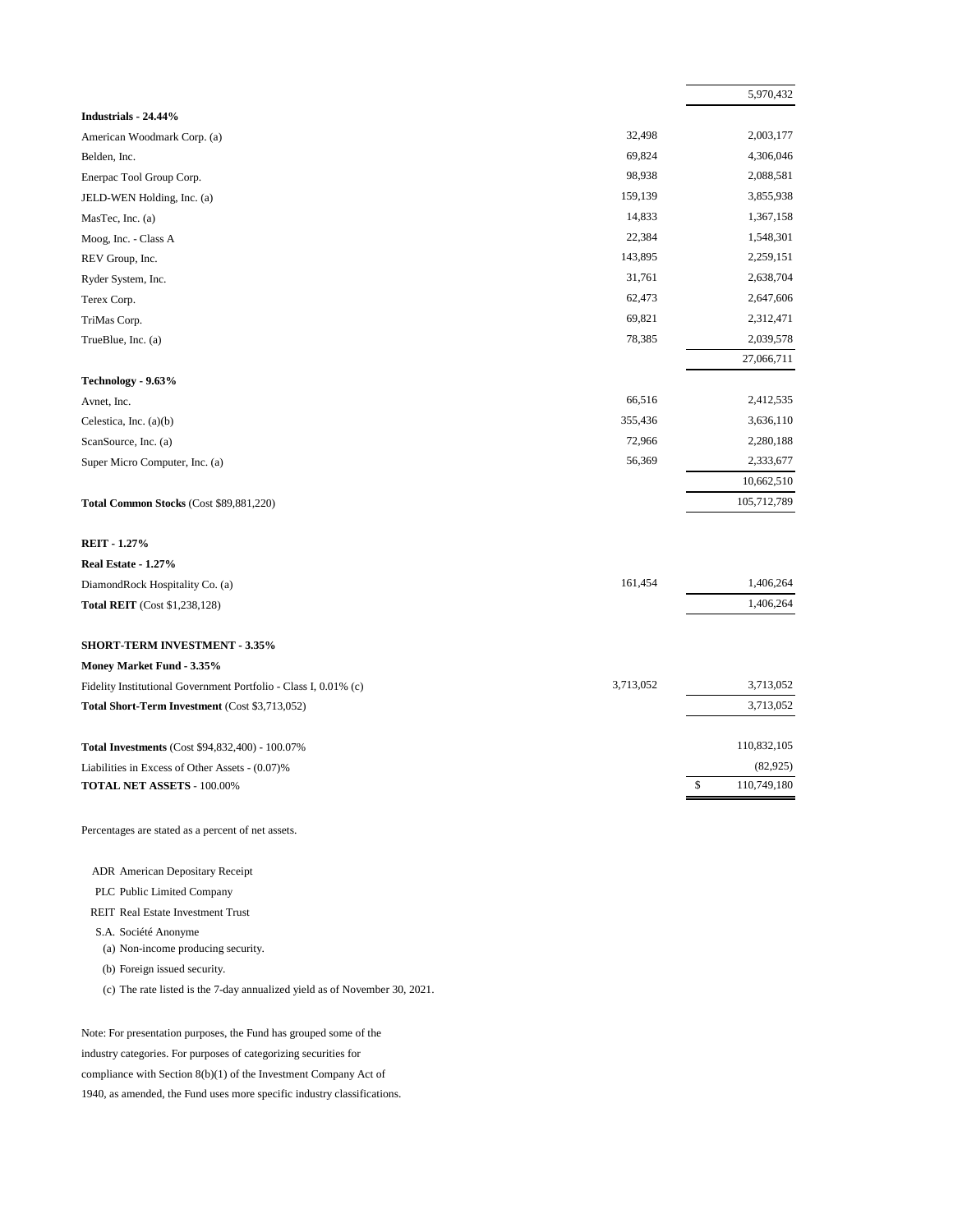### **Pzena International Value Fund Schedule of Investments November 30, 2021 (Unaudited)**

|                                              | <b>Shares</b> | <b>Fair Value</b> |
|----------------------------------------------|---------------|-------------------|
| <b>COMMON STOCKS - 92.98%</b>                |               |                   |
| <b>Belgium - 0.78%</b>                       |               |                   |
| KBC Group N.V.                               | 1,322         | 110,976<br>\$     |
| <b>Brazil</b> - 2.01%                        |               |                   |
| Ambev S.A.                                   | 86,400        | 246,974           |
| Ambev S.A. - ADR                             | 13,543        | 38,191            |
|                                              |               | 285,165           |
| China - 1.55%                                |               |                   |
| Alibaba Group Holding, Ltd. (a)              | 7,800         | 127,333           |
| Alibaba Group Holding, Ltd. - ADR (a)        | 720           | 91,821            |
|                                              |               | 219,154           |
| <b>Denmark - 3.20%</b>                       |               |                   |
| AP Moller - Maersk A/S - Series B            | 103           | 310,596           |
| Danske Bank A/S                              | 8,642         | 142,720           |
|                                              |               | 453,316           |
| <b>Finland - 2.58%</b>                       |               |                   |
| Nokia Oyj - ADR (a)                          | 65,330        | 365,848           |
| France - 13.04%                              |               |                   |
| Amundi S.A.                                  | 3,453         | 287,632           |
| Bouygues S.A.                                | 4,450         | 151,149           |
| Cie Generale des Etablissements Michelin SCA | 2,404         | 355,791           |
| Publicis Groupe                              | 3,309         | 214,431           |
| Rexel S.A.                                   | 21,172        | 389,580           |
| Sanofi                                       | 1,937         | 184,219           |
| Schneider Electric SE                        | 826           | 146,341           |
| <b>SCOR SE</b>                               | 3,753         | 118,281           |
|                                              |               | 1,847,424         |
| <b>Germany - 8.55%</b>                       |               |                   |
| <b>BASF SE</b>                               | 5,851         | 384,068           |
| Covestro AG                                  | 6,425         | 363,162           |
| Fresenius Medical Care AG & Co. KGaA         | 4,852         | 290,429           |
| Siemens AG                                   | 1,081         | 173,203           |
|                                              |               | 1,210,862         |
| <b>Hong Kong - 1.20%</b>                     |               |                   |
| Galaxy Entertainment Group, Ltd. (a)         | 31,000        | 169,550           |
| Italy - 2.10%                                |               |                   |
| Enel S.p.A.                                  | 39,082        | 297,272           |
| Japan - 16.58%                               |               |                   |
| Bridgestone Corp.                            | 3,500         | 142,589           |
| Fukuoka Financial Group, Inc.                | 7,000         | 113,823           |
| Honda Motor Co., Ltd.                        | 5,100         | 139,913           |
| Honda Motor Co., Ltd. - ADR (a)              | 8,000         | 218,960           |
| Iida Group Holdings Co., Ltd.                | 7,200         | 149,561           |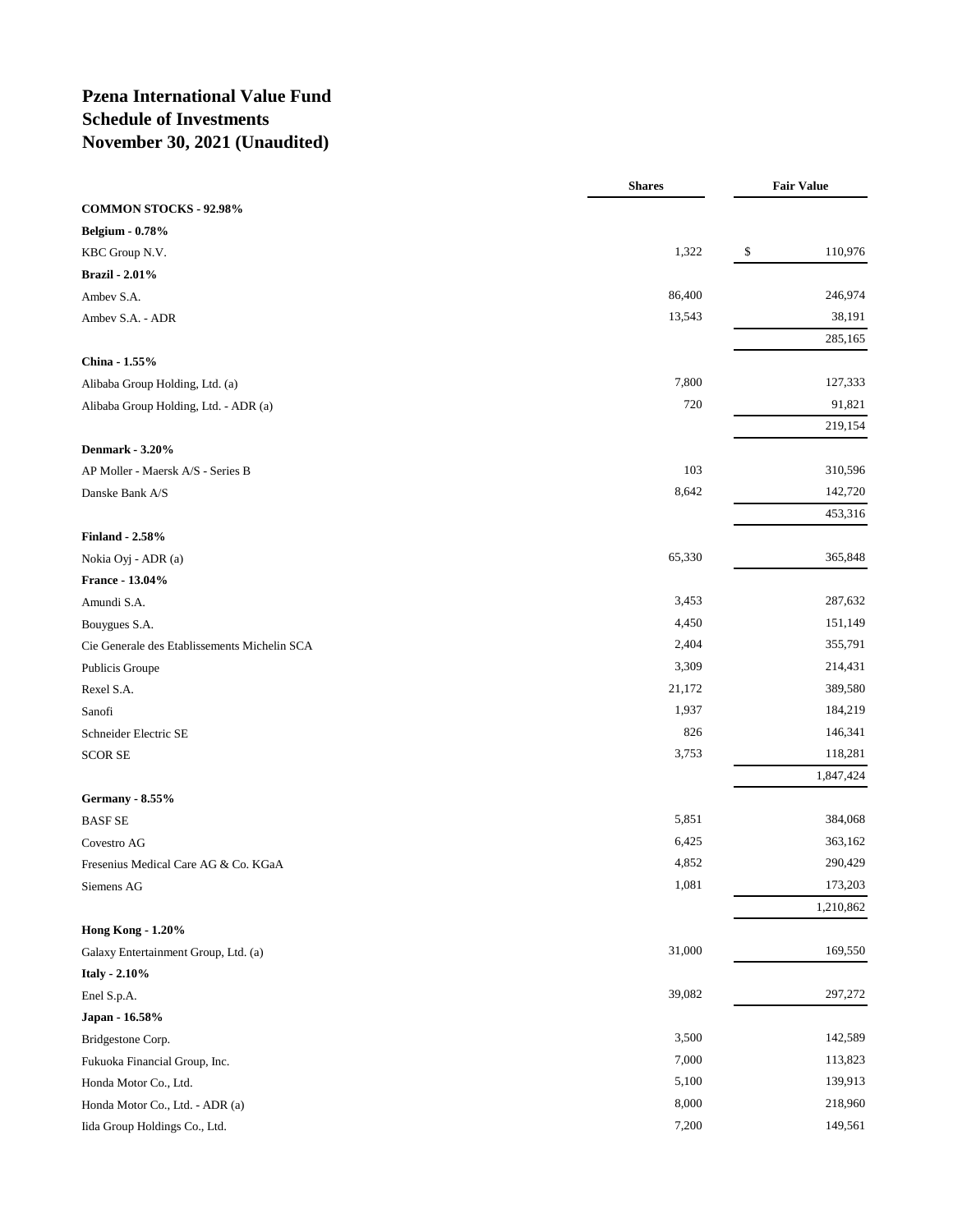| Isuzu Motors, Ltd.                              | 21,100 | 285,975   |
|-------------------------------------------------|--------|-----------|
| Komatsu, Ltd.                                   | 12,600 | 288,930   |
| Komatsu, Ltd. - ADR (a)                         | 4,000  | 90,640    |
| Mitsui & Co., Ltd.                              | 6,800  | 153,825   |
| MS&AD Insurance Group Holdings, Inc.            | 2,400  | 70,406    |
| Panasonic Corp.                                 | 25,300 | 278,102   |
| Resona Holdings, Inc.                           | 31,900 | 117,288   |
| Sumitomo Mitsui Financial Group, Inc.           | 2,000  | 65,520    |
| Sumitomo Mitsui Financial Group, Inc. - ADR (a) | 13,500 | 87,345    |
| Suzuki Motor Corp.                              | 1,700  | 68,956    |
| T&D Holdings, Inc.                              | 6,500  | 77,171    |
|                                                 |        | 2,349,004 |
| Luxembourg - 0.98%                              |        |           |
| ArcelorMittal S.A.                              | 5,138  | 139,440   |
| Netherlands - 2.54%                             |        |           |
| ING Groep N.V.                                  | 20,707 | 286,689   |
| Koninklijke KPN N.V.                            | 24,985 | 73,700    |
|                                                 |        | 360,389   |
| Republic of Korea - 2.69%                       |        |           |
| POSCO - ADR (a)                                 | 5,008  | 276,291   |
| Shinhan Financial Group Co., Ltd. - ADR (a)     | 3,610  | 105,196   |
|                                                 |        | 381,487   |
| Singapore - 2.53%                               |        |           |
| DBS Group Holdings, Ltd.                        | 6,400  | 140,096   |
| Wilmar International, Ltd.                      | 72,700 | 218,971   |
|                                                 |        | 359,067   |
| Spain - 1.54%                                   |        |           |
| CaixaBank S.A.                                  | 84,830 | 218,771   |
| Switzerland - 7.76%                             |        |           |
| Credit Suisse Group AG                          | 11,343 | 110,113   |
| Julius Baer Group, Ltd.                         | 1,288  | 80,306    |
| Novartis AG                                     | 2,751  | 220,068   |
| Roche Holding AG                                | 987    | 386,662   |
| <b>UBS</b> Group AG                             | 17,406 | 302,218   |
|                                                 |        | 1,099,367 |
| Taiwan - 2.60%                                  |        |           |
| Hon Hai Precision Industry Co., Ltd. - GDR      | 50,000 | 368,500   |
| United Kingdom - 20.75%                         |        |           |
| Aviva PLC                                       | 28,313 | 144,971   |
| <b>Barclays PLC</b>                             | 57,700 | 141,367   |
| <b>HSBC Holdings PLC</b>                        | 51,343 | 286,347   |
| J Sainsbury PLC                                 | 86,310 | 317,503   |
| John Wood Group PLC (a)                         | 93,972 | 251,830   |
| Natwest Group PLC                               | 51,659 | 146,064   |
| Royal Dutch Shell PLC - Class A                 | 19,299 | 406,659   |
| <b>Standard Chartered PLC</b>                   | 31,648 | 175,179   |
| TechnipFMC PLC (a)                              | 36,089 | 204,625   |
| Tesco PLC                                       | 79,739 | 293,489   |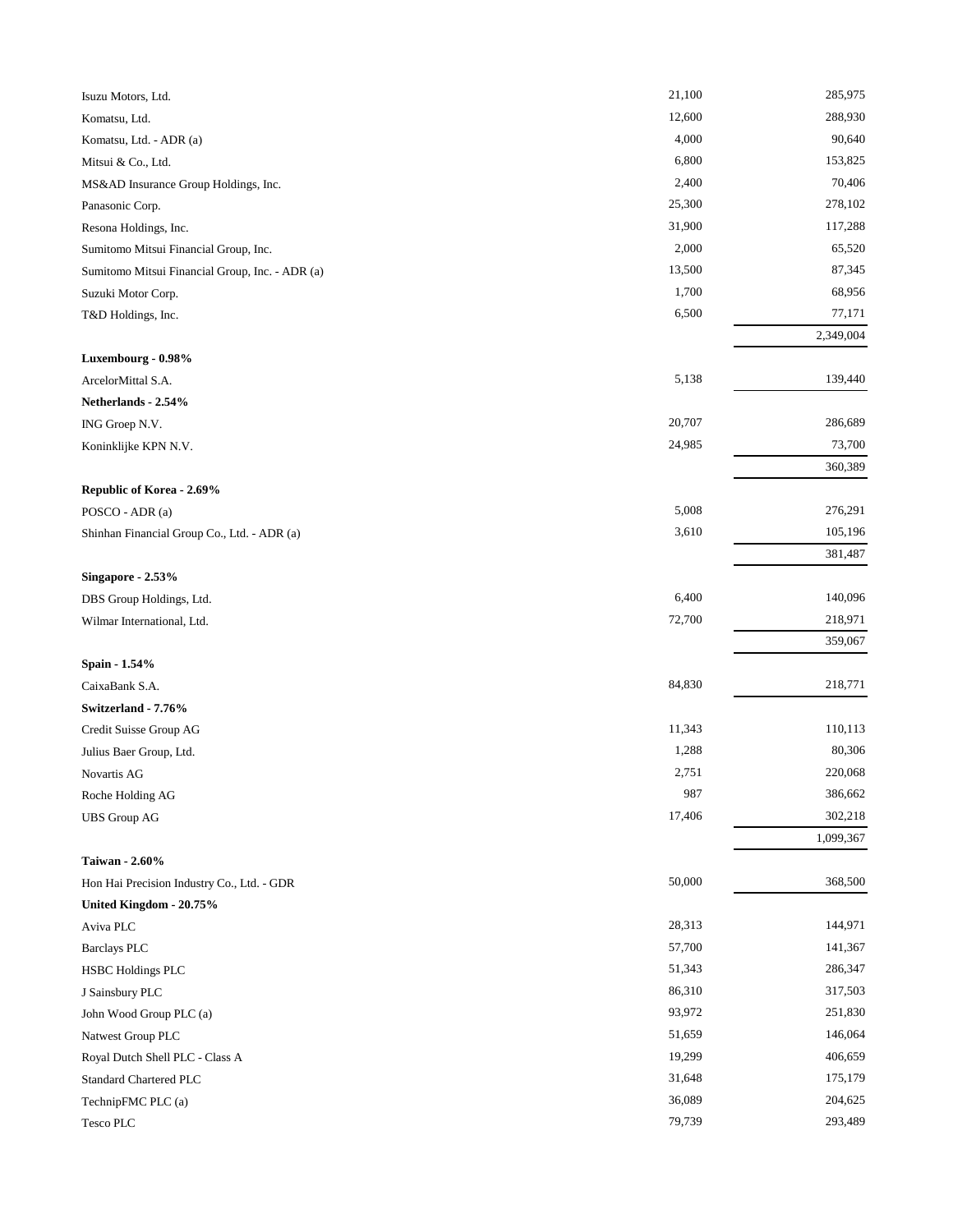| <b>Travis Perkins PLC</b>                                        | 18,593  | 358,551    |
|------------------------------------------------------------------|---------|------------|
| Vodafone Group PLC                                               | 146,298 | 212,741    |
|                                                                  |         | 2,939,326  |
| Total Common Stocks (Cost \$13,947,820)                          |         | 13,174,918 |
| <b>PREFERRED STOCK - 2.45%</b>                                   |         |            |
| <b>Germany - 2.45%</b>                                           |         |            |
| Volkswagen AG, 2.98%                                             | 1,894   | 347,242    |
| Total Preferred Stock (Cost \$408,646)                           |         | 347,242    |
| <b>SHORT-TERM INVESTMENT - 4.53%</b>                             |         |            |
| Money Market Fund - 4.53%                                        |         |            |
| Fidelity Institutional Government Portfolio - Class I, 0.01% (b) | 641,484 | 641,484    |
| Total Short-Term Investment (Cost \$641,484)                     |         | 641,484    |
| Total Investments (Cost \$14,997,950) - 99.96%                   |         | 14,163,644 |
| Other Assets in Excess of Liabilities - 0.04%                    |         | 5,479      |
| TOTAL NET ASSETS - 100.00%                                       |         | 14,169,123 |

Percentages are stated as a percent of net assets.

ADR American Depository Receipt

- AG Aktiengesellschaft
- GDR Global Depository Receipt

N.V. Naamloze Vennootschap

PLC Public Limited Company

S.A. Société Anonyme

S.p.A Società per azioni

(a) Non-income producing security.

(b) The rate listed is the 7-day annualized yield as of November 30, 2021.